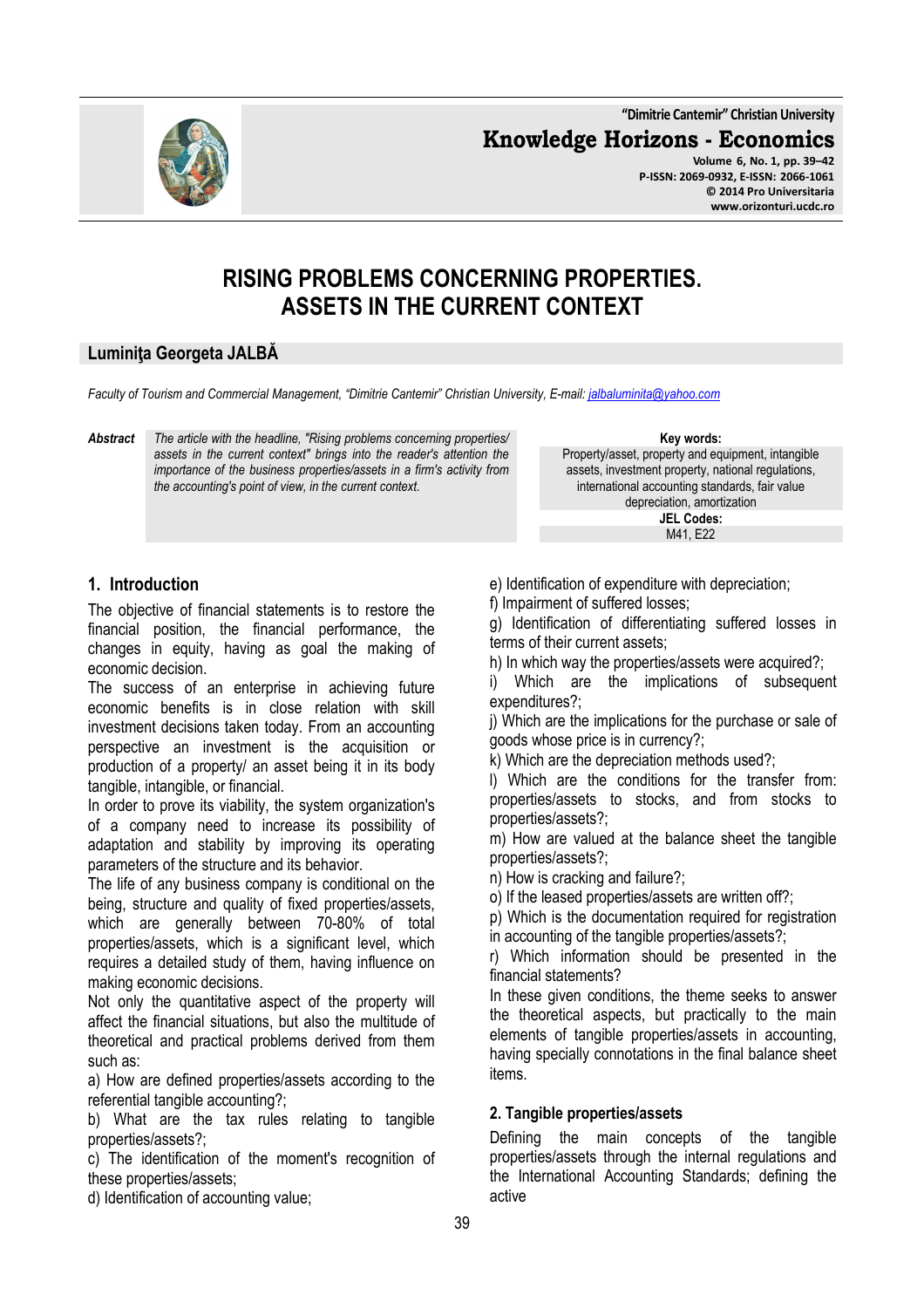An asset is a resource controlled by the entity as a result of past events, and from which future economic benefits are expected to flow towards the entity.

An asset is recognized in the books and presented in the balance sheet when it is probable that the future economic benefits by the entity and the asset have a cost or a value which can be reliably measured.

Tangible assets represent assets which they are:

a) held by an entity in order to be used in the production of goods/services, with the purpose to be leased to the third parties/to be used for administrative purposes; and b) for use during a period of less than one year.

Apply the recognition criteria to tangible results in the following rule, according to IAS 16: properties/assets, plant and equipment are recognized as an asset only when:

(a) Is probable that they generate future economic benefits associated with the afferent active towards the enterprise, and

(b) Cost of the asset can be reliably measured.

*The new elements we referred to they are in this standard (IAS 16) and they are taken part from the OMPF no.3055/2009*:

a) The definition of property, i.e. land and fixed assets and their characteristic features;

b) Criteria for recognition and inclusion of the tangible properties/assets in the balance sheet;

c) The tangible properties/assets may enter into business company and also by the exchange with other assets<sup>1</sup>.

d) The contents of the initial cost of entry was extended in the sense that in this cost may be included: estimated costs of dismantling, scrapping, property's transfer, including restoration and rehabilitation of the initial emplacement; interest and foreign currency exchange differences' expenses related to interest appropriates restrictions; overheads and administrative expenses directly attributable to the asset;

e) The possibility of revaluation of the tangible assets as an alternative accountable treatment; the treatment and the manner of development of the accounting revaluation; the manner of accounting revaluation differences.

From regulations relating to the intern and international tangible properties/assets, there are detached the following conclusions:

• Coverage of the tangible is more extended in the OMPF 3055/2009, compared to IAS 16, which means that there will be active for which it is possible to applying accounting specific treatments - respectively

l

referring to immobilized plant and equipment in the national legislation, - but which fall within the scope (the action sphere) of other standards (egg. IFRS 5 "Noncurrent assets held for sale and disruption of activities" or IAS 40 "Investment Property").

According to GD no. 276 of 21.5.2013 regarding the input value of fixed assets is Lei 2.500;

As the definitions herein above large differences arise between accounting and taxation, as it follows:

- The international accounting referential does not foresee a limit of value;

- The international referential accounting does not foresee tangible depreciable limitations of the fixed assets obtained through leasing about the normal use period or for those tax of which depreciation is less than 5 years.

The general recognition criteria of assets and liabilities were taken in the OMPF 3055/2009, but not those of the income and expenditure.

The evaluation of tangible and intangible properties/assets impairment is more complex if apply IAS 36 "Impairment of Assets". Impairment losses can be determined at the level of an asset or cashgenerating unit by comparing the net book value to the recoverable amount.

According to OMPF 3055/2009, depreciation is determined activity level by comparing the carrying value of inventory, but the methodology for determining the value of inventory is not presented/shown in detail;

The international referential does distinction between real estate (lands and buildings) used by the owner, to which apply IAS 16 "Intangible assets", and those ones held to earn rentals or for capital recovery that apply IAS 40 "Investment Property". According to IAS 40, investment properties are maintained both in cost and depreciated or possibly impaired, or they are valued at their fair value with changes in value recognized in profit or loss account;

The accounting treatment of transfers to and from investment properties is prescribed by IAS 40.

- According to IFRS 5, assets held for sale are those assets whose carrying amount will be recovered instead sale rather than through use. These assets cease to be depreciated and they are evaluated at the lower value between the cost and the fair value minus the costs of disposal, by affecting the outcome of any impairment of value loss.

- The OMPF 3055/2009 does not exist this asset class; the order requires the transfer of tangible to stocks when an item of property will be improved for sale.

- According to IAS 23, borrowing costs directly attributable to the acquisition, construction or production of an asset which requires a substantial period of time to be used or sold must be capitalized.

<sup>1</sup> Lepădatu Gh. (2013). *Financial Reporting in XXIst Century, International Financial Reporting Standards (IFRS) International Accounting Standards (IAS), Financial Accounting-depth case studies of companies,* Pro Universitaria Publishing House, p. 410.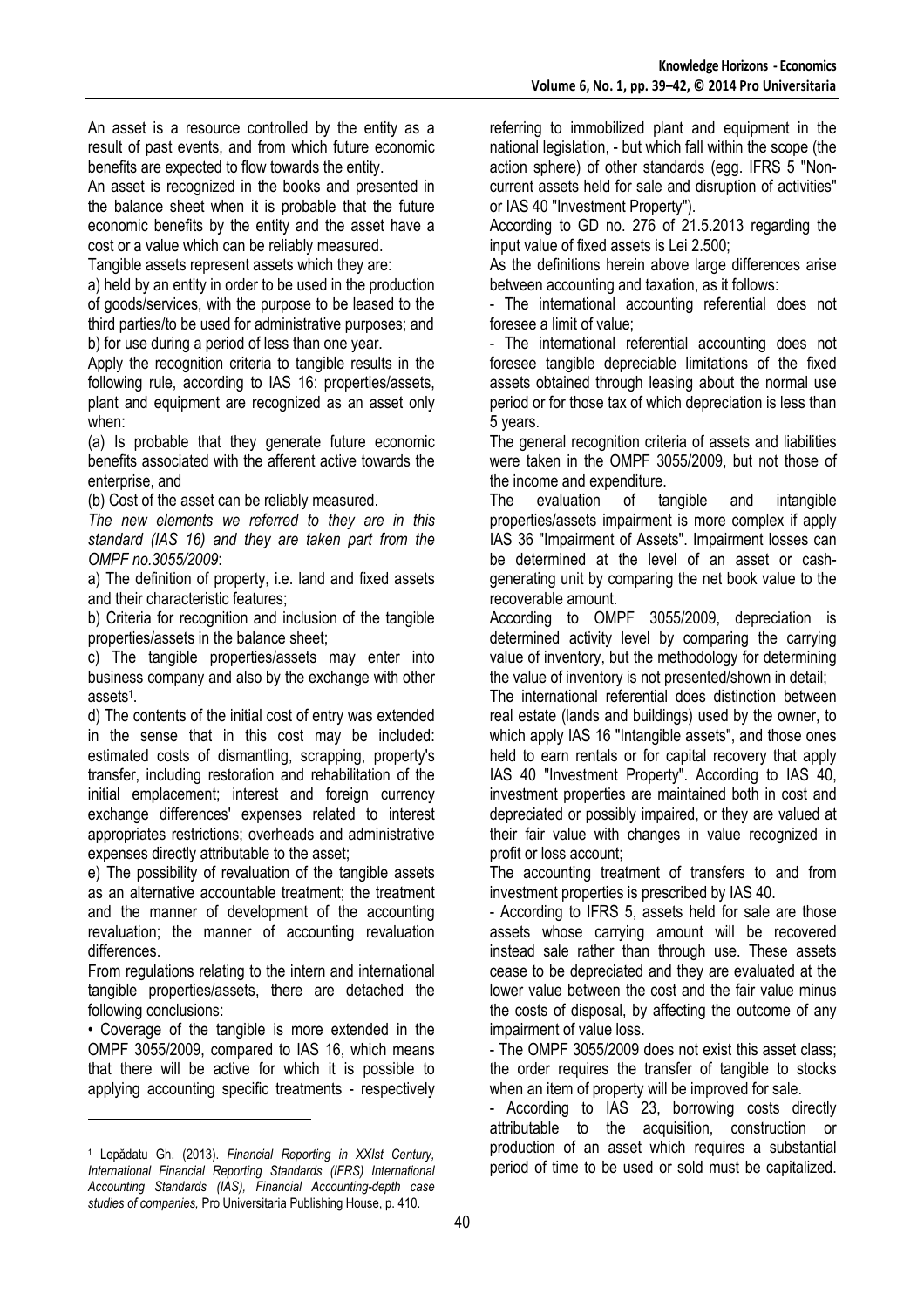Capitalization of borrowing costs exists as an option in Order 3055/2009, but their evaluation may be different.

- Biological assets and agricultural products are not defined as distinct structures in the Order's frame. These are considered to be either stock either tangible, and applicable accounting policies are different from those prescribed by IAS 41 "The Agriculture";

- The provisions of IAS 37 have been taken in OMPF 3055/2009. Even if OMPF 3055/2009 states the opportunity to evaluate the provision for decommissioning at the present value of tangible assets, the provisions of IFRIC 1 were not yet included in national legislation. They can be recognized provisions for share-based payments that fall within the scope of IFRS 2. But the OMPF 3055/2009 does not specify the accounting treatment of share-based transactions in which a subsidiary receives goods and services that are settled by another group entity.

- In the OMPF 3055/2009, the specific accounting treatments are applicable to the lease contracts which take the legal form, while IAS 17 has in its view the economic substance of the contracts. In this respect, IFRIC 4 provides details on contracts though even if does not take the legal form of a lease contract its must be accounted taking into consideration the economic consequences thereof. In the case of sales transactions followed by taking in financial leasing, the asset remains on the balance of the seller - lessee who recognizes a liability for the sale price. In case of sale of an asset taken later by an operating lease contract, there are recorded two transactions: the sale of the asset and the lease contract. The resulting gain is recognized in full of profit or loss account.

- OMPF 3055/2009 does not contain a requirement to compare the sale price with the fair value (like in IAS 17).

Revenues from grants are recognized in the accounting period in which they are incurred costs that they are intended to compensate. Grants related to assets are presented as income in advance. Deduction subsidies from the cost of assets to which funding was received is not permitted by OMPF 3055/2009, the order does not require the use of the effective interest method with the scope to recognize the interest income and deduction of interest accrued before the acquisition of an investment cost.

- According to IFRIC 18, an item of property received from a customer which the entity will use to connect to a network or to provide it to the continuous access to a good or service (such as the provision of electricity, gas or water) is recognized as an asset if it requires the recognition criteria in correlation with an income (according OMPF 3055/2009, assets received with free of charge title are recognized in income in advance

correspondence resumed in revenue as their depreciation).

- The practice is legally the using of both depreciation for accounting purposes and the tax. Depreciation accounting is based on an amortization schedule prepared for the period from the date of commissioning of tangible and the full recovery on the value of their input. Tax depreciation is calculated based on the normal operational periods set out in the catalog on the classification and the normal functioning of fixed assets from the very next month following the depreciable tangible is put into operation.

- According to the OMPF 3055/2009, it absorbs the entire cost of the properties/assets, while IAS 16 "Intangible assets" gives permission to the deduction of the residual value (if it can be reliably estimated) and the discontinuation of depreciation when it exceeds the carrying accounting amount. IAS 16 is more flexible in the manner of determining the depreciation by allowing periodic review of useful life, of the residual value and of the depreciation method where these estimations do not correspond to actual conditions of use of the asset. Although in principle the national legislation allows the use of different policies of tax treatment for properties, plants, - for reasons related to the costs of reporting the existence of double or tax incentives that encourage reassessment facto disconnection may be somewhat reduced.

- The definition of an accounting policy and the demarcation politics - estimation were taken in the OMPF 3055/2009. However, the depreciation method (estimation by the provisions of IAS 8 and IAS 16) is politically considered OMPF 3055/2009, and for its change it is to apply the specific treatment for the change of policy. OMPF 3055/2009 does not contain a hierarchy of provisions that should be followed when there is no explicit requirement in the national legislation. In case of change in accounting policy, the new policy is applied from the year following the very year when the change was decided. The international referential does not provide the use of certain depreciation methods depending on the asset.

- In the case of the cost of production of an asset, Order no. 3055/2009 amends. It makes clear which kind of costs are or not directly attributable to the construction of a fixed asset<sup>2</sup>.

According to Order no. 1898/2013, which amends Order no.3055/2009, there have been some changes in terms of tangible properties/assets, changes that relate to their definition, to their recognition, to the subsequent expenditures related to them (including costs of

 $\overline{a}$ 

<sup>2</sup> Ristea M., Dumitru C. (2012). *Freedom and compliance standards and accounting regulations,* CECCAR Publishing House, Bucharest, p. 380.